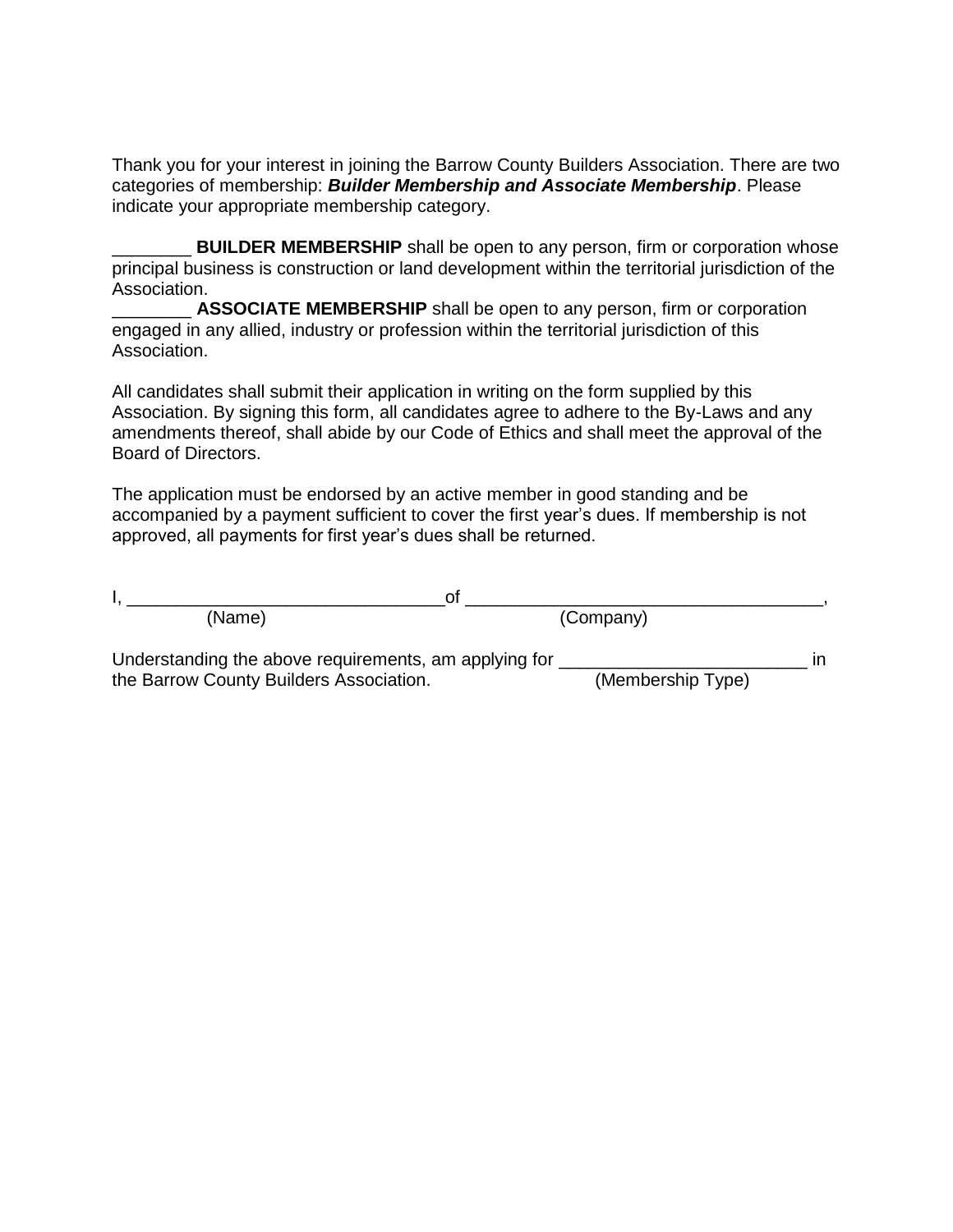| <b>TO: Barrow County Builders Association</b>                                                                                                                                                                                                                                                 |         |                                                                                                                      |  |
|-----------------------------------------------------------------------------------------------------------------------------------------------------------------------------------------------------------------------------------------------------------------------------------------------|---------|----------------------------------------------------------------------------------------------------------------------|--|
| CONTACT PERSON __________________________________                                                                                                                                                                                                                                             |         |                                                                                                                      |  |
|                                                                                                                                                                                                                                                                                               |         |                                                                                                                      |  |
|                                                                                                                                                                                                                                                                                               |         |                                                                                                                      |  |
|                                                                                                                                                                                                                                                                                               |         |                                                                                                                      |  |
|                                                                                                                                                                                                                                                                                               |         |                                                                                                                      |  |
|                                                                                                                                                                                                                                                                                               |         |                                                                                                                      |  |
| <b>BUSINESS ADDRESS_______________</b><br>(Street)                                                                                                                                                                                                                                            |         | <u> 2000 - Jan James James James James James James James James James James James James James James James James J</u> |  |
| (City)                                                                                                                                                                                                                                                                                        | (State) | (Zip)                                                                                                                |  |
| Please list your primary business activities:                                                                                                                                                                                                                                                 |         |                                                                                                                      |  |
| I agree to adhere to the By-Laws of the Barrow County Builders Association, Home<br>Builders Association of Georgia and the National Association of Home Builders. A<br>remittance of \$375.00 for my annual dues accompanies this application for Builder or<br><b>Associate Membership.</b> |         |                                                                                                                      |  |
| ***I UNDERSTAND THAT BY PROVIDING MY EMAIL ADDRESS I CONSENT TO RECEIVE EMAILS SENT<br>BY OR ON BE-HALF OF ASSOCIATION (AND ITS SUBSIDIARIES AND AFFILIATES). [I UNDERSTAND<br>THAT ASSOCIATION WILL NOT SHARE MY EMAIL ADDRESS WITH OTHER ORGANIZATIONS.]                                    |         |                                                                                                                      |  |
|                                                                                                                                                                                                                                                                                               |         |                                                                                                                      |  |
| (Signature of Applicant)                                                                                                                                                                                                                                                                      |         |                                                                                                                      |  |
| <b>Return This Application along with Annual Dues To:</b><br><b>Barrow County Builders Association</b><br>P.O. Box 959<br><b>Winder, GA 30680</b>                                                                                                                                             |         |                                                                                                                      |  |